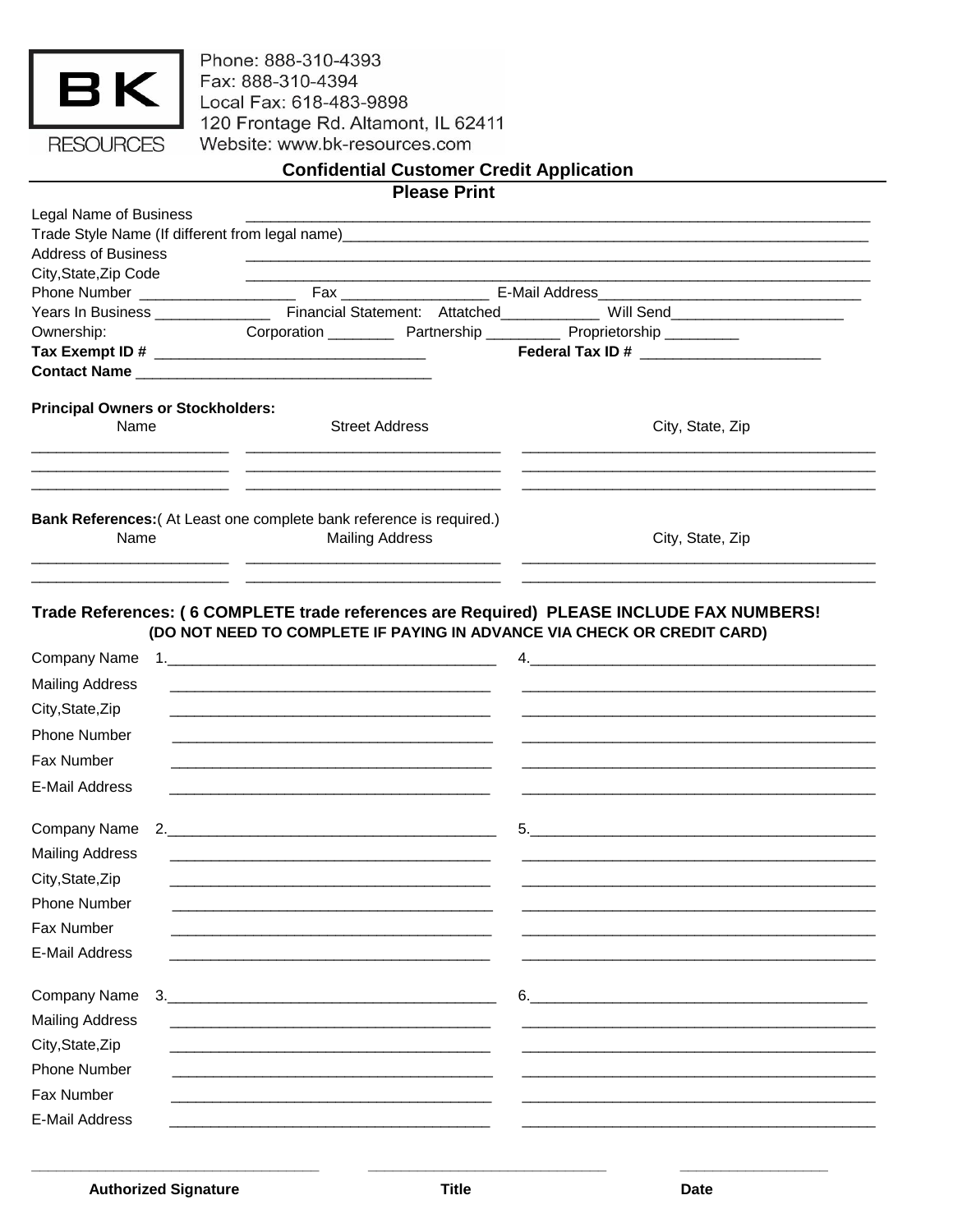

# **Company Questionnaire - Company Name:**

### **1. What is your industry type? (check all that apply)**

- $\Box$  Fabricator
- □ Foodservice Dealer
- $\Box$  Plumbing Wholesaler
- $\Box$  Domestic Manufacturer

#### **2. What is your Sales Platform? (check all that apply)**

- $\Box$  Distribution Warehouse
- □ Retail Storefront
- E-Commerce Store, Web Domain Required:\_\_\_\_\_\_\_\_\_\_\_\_\_\_\_\_\_\_\_\_\_\_\_\_\_\_\_\_\_\_\_\_\_\_\_\_\_\_\_\_\_\_\_\_

#### **3. What are your buying group affiliations?**

#### **4. Do you utilize Auto-Quotes?**

 $\Box$  Yes  $\Box$  No

#### **5. Are you a National/Regional Company?**

- □ Yes
- $\Box$  No

If so, number of locations:\_\_\_\_\_\_\_\_\_\_\_\_\_\_ (attach branch listing)

\_\_\_\_\_\_\_\_\_\_\_\_\_\_\_\_\_\_\_\_\_\_\_\_\_\_\_\_\_\_\_\_\_\_\_\_\_\_\_\_\_\_\_\_\_\_\_\_\_\_\_\_\_\_\_\_\_\_\_\_\_\_\_\_\_\_\_\_\_\_\_\_\_\_\_\_\_\_\_\_\_\_\_\_\_\_\_\_

\_\_\_\_\_\_\_\_\_\_\_\_\_\_\_\_\_\_\_\_\_\_\_\_\_\_\_\_\_\_\_\_\_\_\_\_\_\_\_\_\_\_\_\_\_\_\_\_\_\_\_\_\_\_\_\_\_\_\_\_\_\_\_\_\_\_\_\_\_\_\_\_\_\_\_\_\_\_\_\_\_\_\_\_\_\_\_\_

\_\_\_\_\_\_\_\_\_\_\_\_\_\_\_\_\_\_\_\_\_\_\_\_\_\_\_\_\_\_\_\_\_\_\_\_\_\_\_\_\_\_\_\_\_\_\_\_\_\_\_\_\_\_\_\_\_\_\_\_\_\_\_\_\_\_\_\_\_\_\_\_\_\_\_\_\_\_\_\_\_\_\_\_\_\_\_\_ \_\_\_\_\_\_\_\_\_\_\_\_\_\_\_\_\_\_\_\_\_\_\_\_\_\_\_\_\_\_\_\_\_\_\_\_\_\_\_\_\_\_\_\_\_\_\_\_\_\_\_\_\_\_\_\_\_\_\_\_\_\_\_\_\_\_\_\_\_\_\_\_\_\_\_\_\_\_\_\_\_\_\_\_\_\_\_\_

\_\_\_\_\_\_\_\_\_\_\_\_\_\_\_\_\_\_\_\_\_\_\_\_\_\_\_\_\_\_\_\_\_\_\_\_\_\_\_\_\_\_\_\_\_\_\_\_\_\_\_\_\_\_\_\_\_\_\_\_\_\_\_\_\_\_\_\_\_\_\_\_\_\_\_\_\_\_\_\_\_\_\_\_\_\_\_\_

**6. How did you hear about us?**

### **7. Do you currently sell competitive lines?**

- □ Yes
- $\Box$  No

If so, list competitors:

#### **8. Product Interest by Category (ex. Faucets):**

| (2) |  |
|-----|--|
| (3) |  |
| (4) |  |
| (5) |  |

#### **9. Are there any products you would like to see BK Resources develop?**

#### **10. Are there any OEM development needs that we could support your business with?**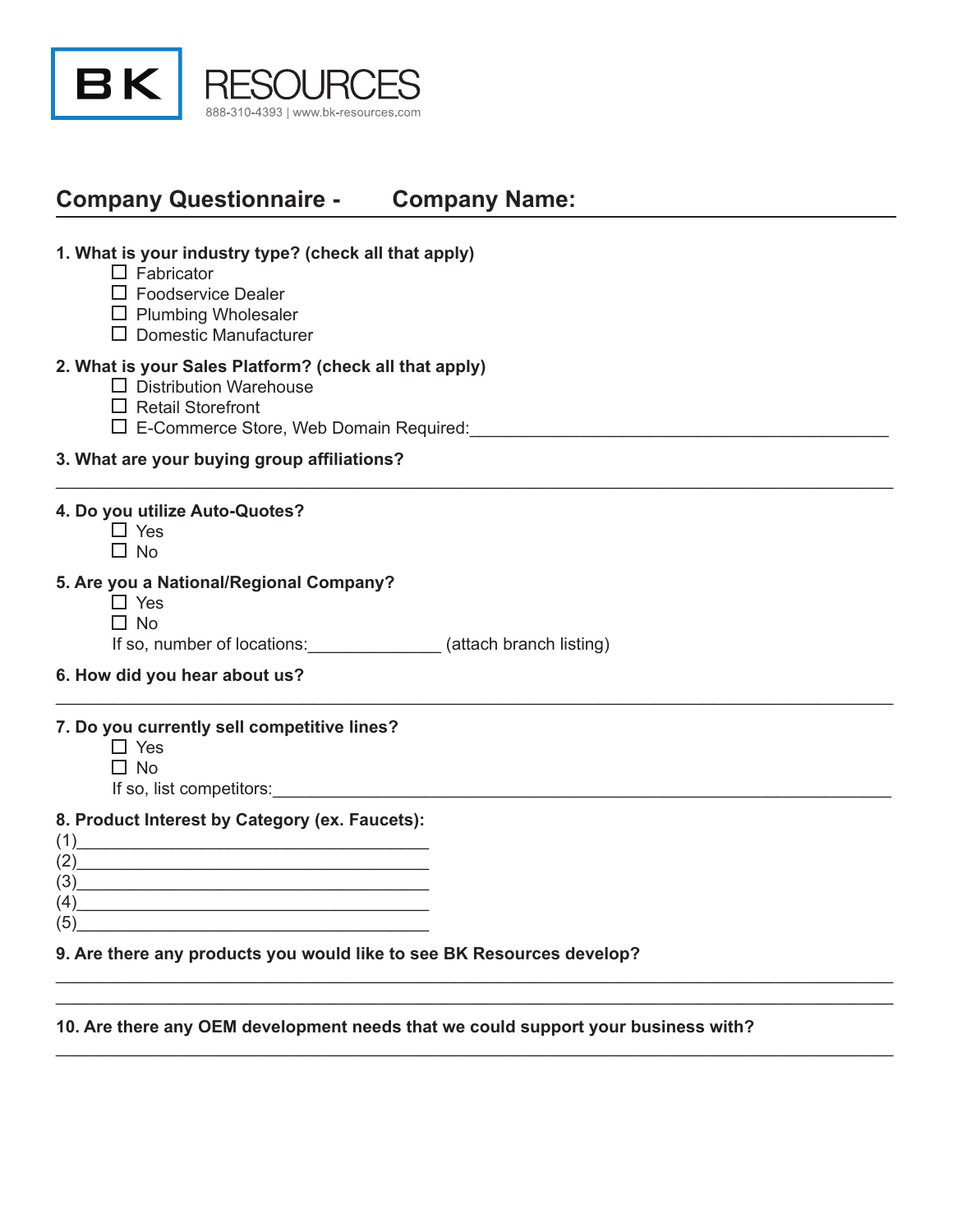

ATTN: Purchasing Department

## **\*\*\*\*\*\* Electronic Notification \*\*\*\*\*\***

BK Resources now has the capability to provide electronic acknowledgements of your purchase orders. You will have the option of receiving your acknowledgements by fax or by email. Please provide your current customers profile information below and choose whether you wish to receive your acknowledgements by fax or email.

|                                                              | Account Number: _____________________ |
|--------------------------------------------------------------|---------------------------------------|
|                                                              |                                       |
| City:                                                        |                                       |
|                                                              |                                       |
|                                                              |                                       |
| Purchasing Contact: <u>containing</u>                        |                                       |
| <b>Please check:</b><br>Send Acknowledgement by Fax ________ | Send Acknowledgement by Email         |

You may send your response via US Mail, Email or fax as indicated below. **Please provide your company's information to us at your earliest convenience.** It is our goal to provide a convenient and faster process in sending purchase order acknowledgements to our customers. If the information is not provided, we will send acknowledgement to the fax number that we currently have on file for your account.

If you have any questions or concerns, please don't hesitate to contact us. Thank you in advance for helping BK Resources to better serve you!

**BK Resources ATTN: Sales Department 120 Frontage Rd Altamont, IL 62411 Phone: 888-310-4393 Fax: 888-310-4394 Email: sales@bk-resources.com**

> **\*\*\*\*\*\* Promotional Materials \*\*\*\*\*\* (Special Pricing & FREE Goods)**

To Opt-In for weekly Promotional Flyers please provide your email address below (option to Opt-Out is available on every flyer):

Email Address: